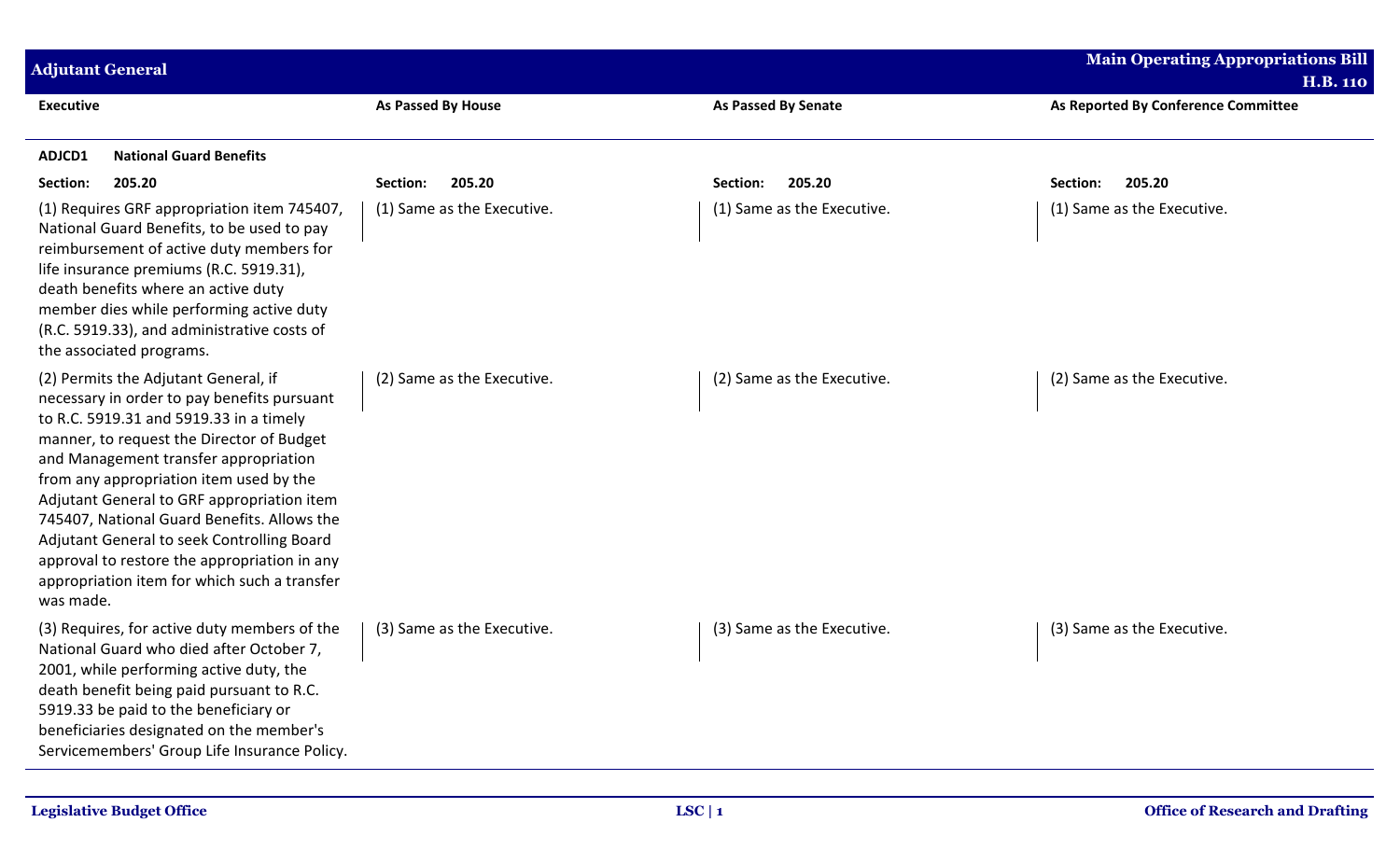| <b>Adjutant General</b>                                                                                                                                                                                                                                                                                                                                                   |                            |                            | <b>Main Operating Appropriations Bill</b><br><b>H.B. 110</b> |
|---------------------------------------------------------------------------------------------------------------------------------------------------------------------------------------------------------------------------------------------------------------------------------------------------------------------------------------------------------------------------|----------------------------|----------------------------|--------------------------------------------------------------|
| <b>Executive</b>                                                                                                                                                                                                                                                                                                                                                          | <b>As Passed By House</b>  | <b>As Passed By Senate</b> | As Reported By Conference Committee                          |
| ADJCD2<br><b>Ohio Cyber Reserve</b>                                                                                                                                                                                                                                                                                                                                       |                            |                            |                                                              |
| Section:<br>205.20                                                                                                                                                                                                                                                                                                                                                        | 205.20<br>Section:         | 205.20<br>Section:         | 205.20<br>Section:                                           |
| Requires GRF appropriation item 745503,<br>Ohio Cyber Reserve, to be used to support<br>the administration of the Ohio Cyber<br>Reserve to educate and protect all levels of<br>state government, critical infrastructure, and<br>the citizens from cyberattacks and<br>incidences under R.C. 5922.01, 5922.02, and<br>5922.08.                                           | Same as the Executive.     | Same as the Executive.     | Same as the Executive.                                       |
| ADJCD3<br><b>Ohio Cyber Range</b>                                                                                                                                                                                                                                                                                                                                         |                            |                            |                                                              |
| Section:<br>205.20                                                                                                                                                                                                                                                                                                                                                        | 205.20<br>Section:         | 205.20<br>Section:         | 205.20<br>Section:                                           |
| (1) Requires GRF appropriation item 745504,<br>Ohio Cyber Range, to be used to provide<br>cyber training and education to K-12<br>students, higher education students,<br>members of the Ohio National Guard,<br>federal employees, and state and local<br>government employees, and to provide<br>emergency preparedness exercises and<br>training.                      | (1) Same as the Executive. | (1) Same as the Executive. | (1) Same as the Executive.                                   |
| (2) Requires the Adjutant General's<br>Department, in conjunction and<br>collaboration with the departments of<br>Administrative Services, Public Safety,<br>Higher Education, and Education, to<br>establish and maintain a cyber range, and<br>permits the Adjutant General's Department<br>to work with federal agencies to assist in<br>accomplishing this objective. | (2) Same as the Executive. | (2) Same as the Executive. | (2) Same as the Executive.                                   |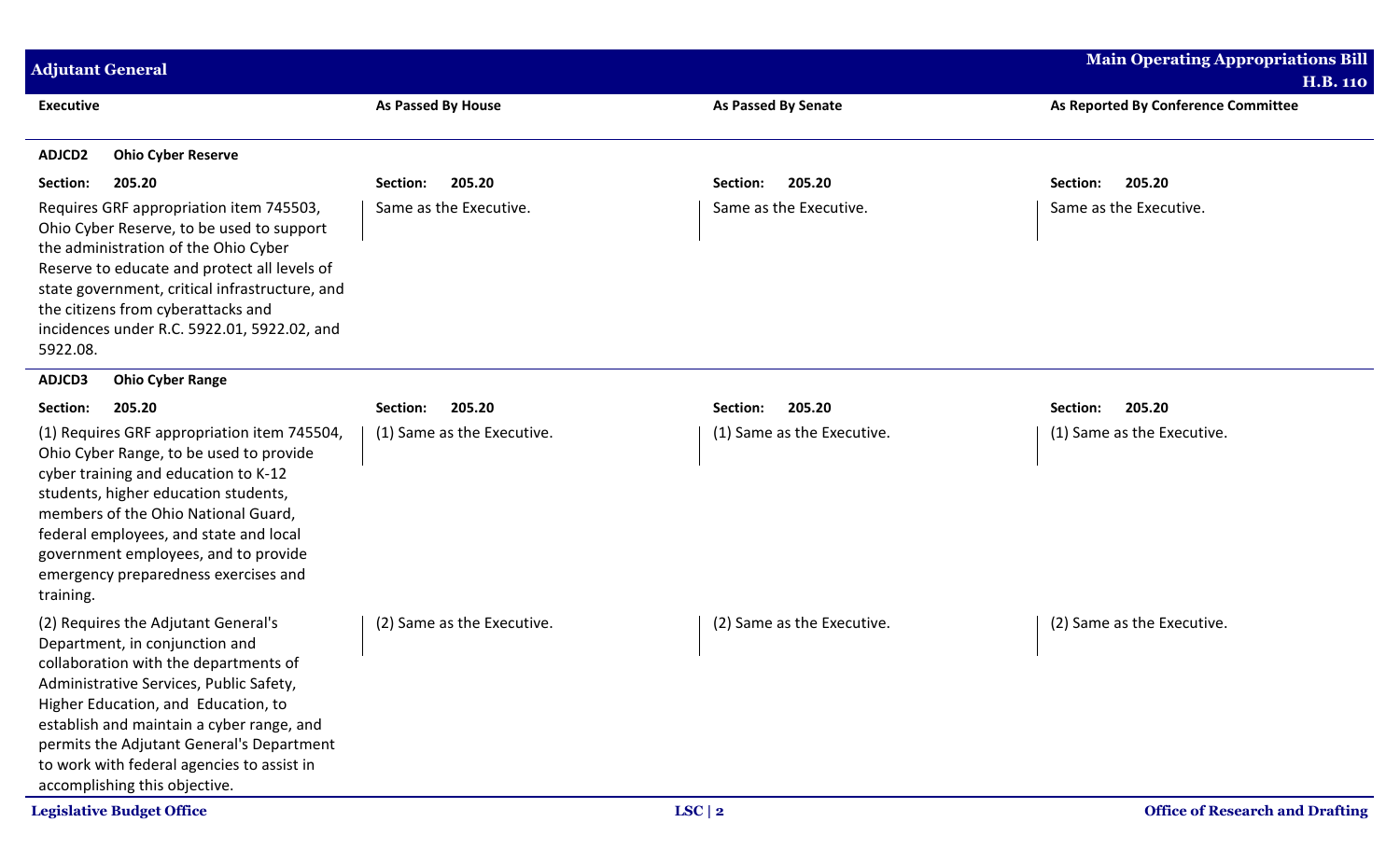| <b>Adjutant General</b>                                                                                                                                                                                                                                                                                                                                                                                                                                                                                              |                            |                            | <b>Main Operating Appropriations Bill</b> |
|----------------------------------------------------------------------------------------------------------------------------------------------------------------------------------------------------------------------------------------------------------------------------------------------------------------------------------------------------------------------------------------------------------------------------------------------------------------------------------------------------------------------|----------------------------|----------------------------|-------------------------------------------|
|                                                                                                                                                                                                                                                                                                                                                                                                                                                                                                                      |                            |                            | <b>H.B. 110</b>                           |
| <b>Executive</b>                                                                                                                                                                                                                                                                                                                                                                                                                                                                                                     | As Passed By House         | <b>As Passed By Senate</b> | As Reported By Conference Committee       |
| (3) Permits the state agencies identified in<br>the above provision to procure any<br>necessary goods and services including, but<br>not limited to, contracted services,<br>hardware, networking services, maintenance<br>costs, and the training and management<br>costs of a cyber range. Requires those state<br>agencies to determine the amount of funds<br>each agency will contribute from available<br>funds and appropriations enacted in the bill<br>in order to establish and maintain a cyber<br>range. | (3) Same as the Executive. | (3) Same as the Executive. | (3) Same as the Executive.                |
| ADJCD4<br><b>State active duty</b>                                                                                                                                                                                                                                                                                                                                                                                                                                                                                   |                            |                            |                                           |
| 205.20<br>Section:                                                                                                                                                                                                                                                                                                                                                                                                                                                                                                   | 205.20<br>Section:         | 205.20<br>Section:         | Section:<br>205.20                        |
| Requires GRF appropriation item 745505,<br>State Active Duty, to be used to pay<br>expenses related to state active duty of<br>members of the Ohio organized militia, in<br>accordance with a proclamation of the<br>Governor.                                                                                                                                                                                                                                                                                       | Same as the Executive.     | Same as the Executive.     | Same as the Executive.                    |